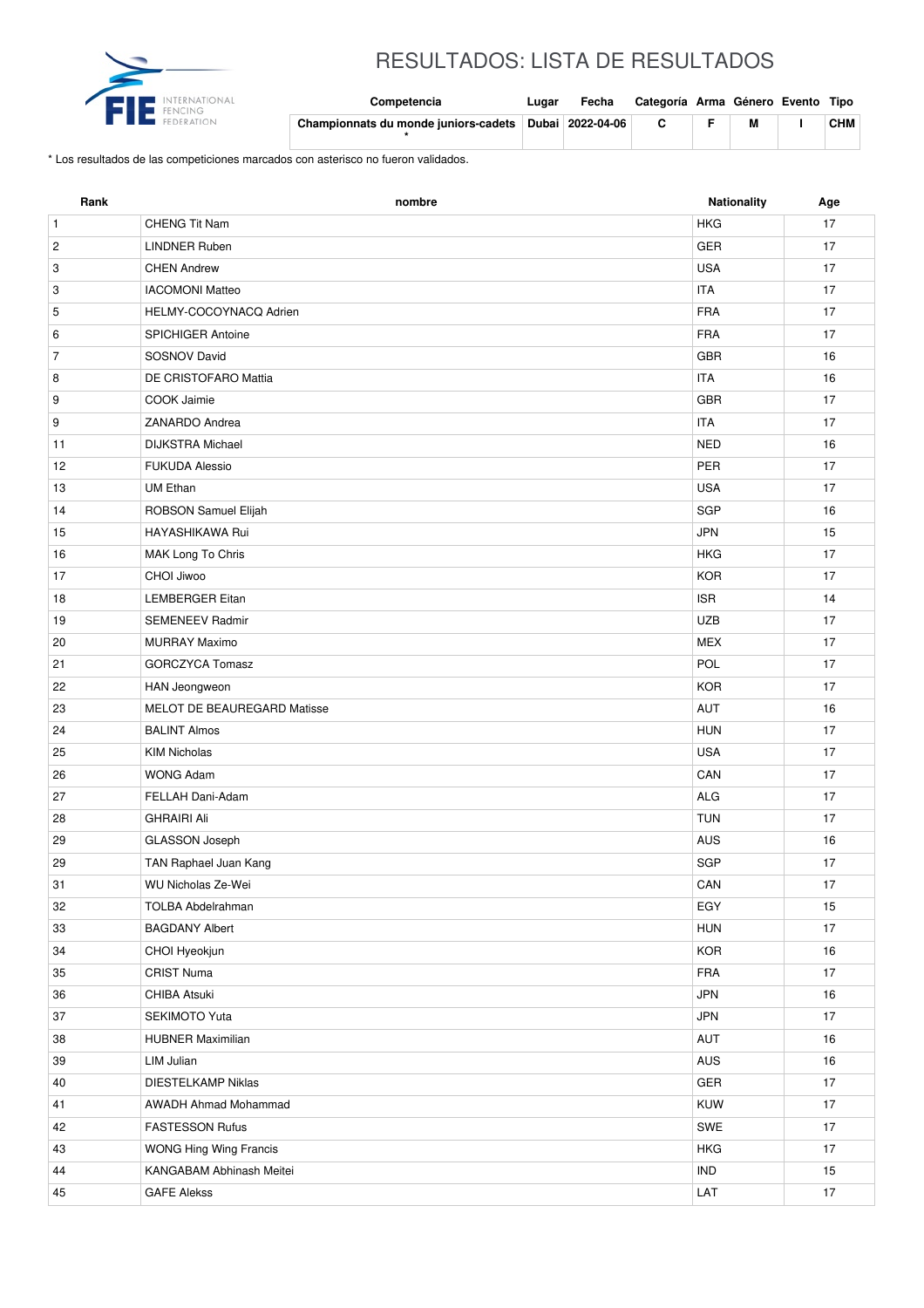| Rank       | nombre                         | <b>Nationality</b> | Age    |
|------------|--------------------------------|--------------------|--------|
| 46         | <b>SOWA Piotr</b>              | POL                | 17     |
| 47         | ROKHKIND Eitan                 | <b>ISR</b>         | 17     |
| 48         | <b>SCHEMBRI Kruz</b>           | <b>ISV</b>         | 16     |
| 49         | LOO Keyon                      | <b>SGP</b>         | 16     |
| 50         | <b>KIM YUOM San</b>            | <b>ESP</b>         | 15     |
| 51         | <b>WINKHOF Filip</b>           | POL                | 17     |
| 52         | PENMAN Callum                  | <b>GBR</b>         | 16     |
| 53         | SEZER Tan                      | <b>TUR</b>         | 17     |
| 54         | KAMALANATHAN Kaerlan Vinod     | <b>MAS</b>         | 15     |
| 55         | <b>TZOVANIS Artemios</b>       | GRE                | 16     |
| 56         | <b>NASSAR Husain</b>           | <b>KUW</b>         | 17     |
| 57         | ELIAZ Adam                     | <b>ISR</b>         | 17     |
| 58         | FUMAGALLI Giorgio              | <b>BRA</b>         | 17     |
| 59         | AZUELA Maximo                  | <b>MEX</b>         | 16     |
| 60         | ILMAN Poyraz Ege               | <b>TUR</b>         | 17     |
| 61         | POLOTZEK Simon                 | <b>GER</b>         | 16     |
| 62         | <b>MARCOS PERAL Alvaro</b>     | <b>ESP</b>         | 17     |
| 63         | SOEMOSEMITO Damian             | <b>NED</b>         | 17     |
| 64         | <b>MAN Yin</b>                 | <b>NED</b>         | 17     |
| 65         | <b>BUDAHAZY Ambrus</b>         | <b>HUN</b>         | 17     |
| 66         | <b>VRTILEK Jakub</b>           | CZE                | 17     |
| 67         | <b>DYRDA Yelyzar</b>           | <b>UKR</b>         | 17     |
| 68         | <b>LANCARIC Branislav</b>      | <b>SVK</b>         | 16     |
| 69         | <b>VAABEN Frode</b>            | <b>DEN</b>         | 15     |
| 70         | <b>SCHWARTZ Theo Alexander</b> | <b>DEN</b>         | 16     |
| 71         | <b>KESKES Ahmed</b>            | OMA                | 14     |
| 72         | <b>GKIKAS Dimitrios</b>        | GRE                | 16     |
| 73         | BADROEL RIZWAN Umar Zafran     | <b>MAS</b>         | 17     |
| 74         | <b>HUNDBORG Thor</b>           | <b>DEN</b>         | 17     |
| 75         | AL ZAMER Eyas                  | <b>JOR</b>         | 16     |
| ${\bf 76}$ | <b>SACHINIDIS Dimitrios</b>    | GRE                | $17\,$ |
| 77         | EL HAJJ Moustapha              | LBN                | 17     |
| 78         | <b>HOLY Lev Michael</b>        | CZE                | 16     |
| 78         | PRIBAS Fabian                  | AUT                | 17     |
| 80         | OINAM Dinesh Meitei            | <b>IND</b>         | 17     |
| 81         | ORTEGA II Jose-Arnel Aurelio   | <b>PUR</b>         | 16     |
| 82         | DANKAR Neel                    | <b>ISV</b>         | 17     |
| 83         | SEMYONOV Timofey               | KAZ                | 16     |
| 84         | SIRMACI Kayhan                 | <b>TUR</b>         | 17     |
| 85         | PARK Jason                     | CAN                | 15     |
| 86         | <b>GENER Keonn Landon</b>      | PHI                | 17     |
| 87         | CHERKASHYN Andrii              | <b>UKR</b>         | 16     |
| 88         | FOUCHA Mohamed Ali             | <b>TUN</b>         | 15     |
| 89         | CANO ACEVEDO Marcos            | <b>PUR</b>         | 16     |
| 90         | <b>KAULAKANS Valters</b>       | LAT                | 17     |
| 91         | <b>ALZAROONI Eisa</b>          | <b>UAE</b>         | 15     |
| 92         | <b>COLGAN Thomas</b>           | AUS                | 17     |
| 93         | CAMAYO GUERRERO Isaac          | COL                | 16     |

er and GOH Jonas, Jin Hsien MAS 15 94 MAYENGBAM Chingkheinganba Luwang 17 MB 17 MB 17